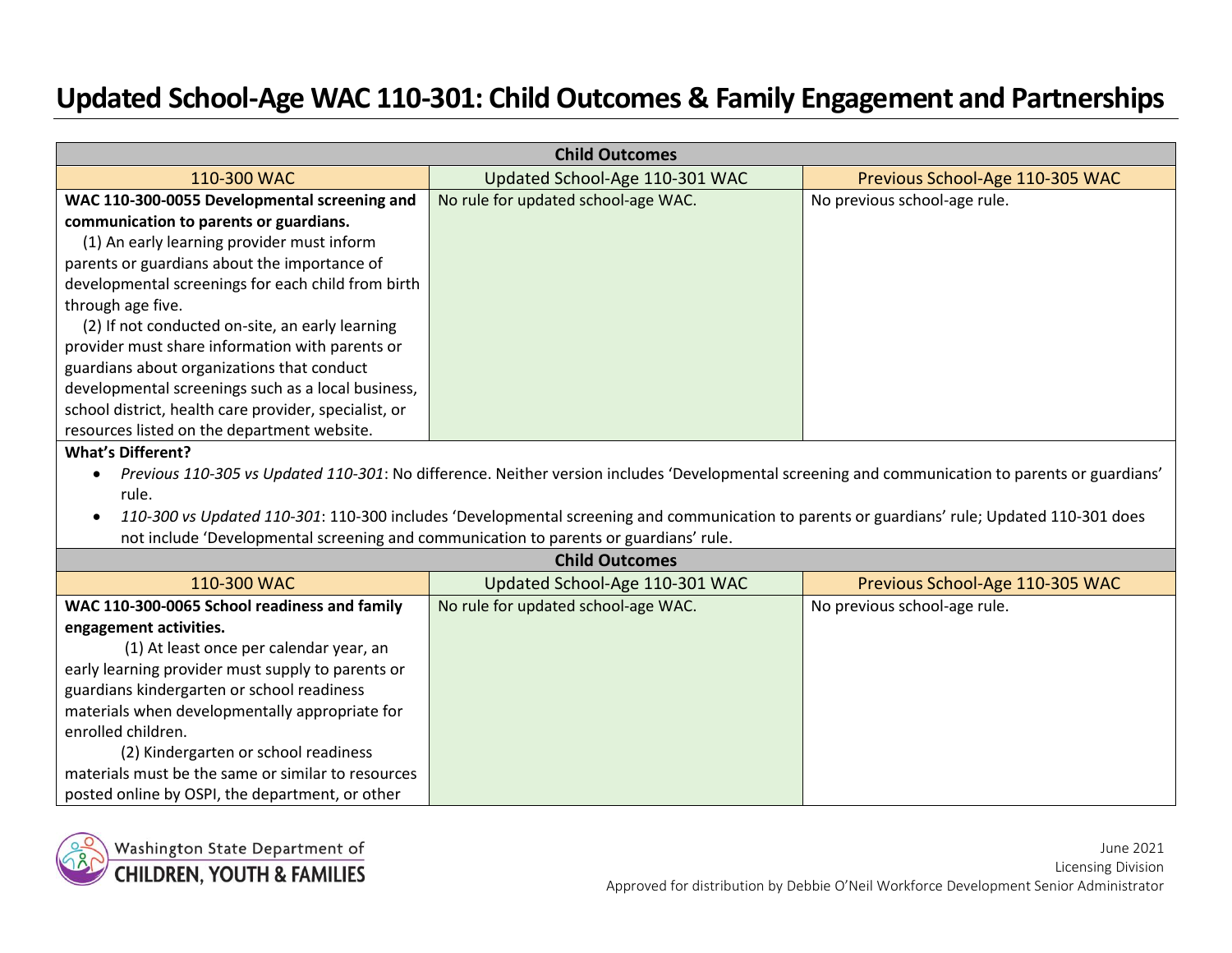| equivalent organizations. These materials may     |  |
|---------------------------------------------------|--|
| address:                                          |  |
| (a) Kindergarten transition activities, if        |  |
| applicable; and                                   |  |
| (b) Developmentally appropriate local             |  |
| school and school district activities designed to |  |
| engage families.                                  |  |
|                                                   |  |

## **What's Different?**

- *Previous 110-305 vs Updated 110-301*: No difference. Neither version includes 'School readiness and family engagement activities' rule.
- *110-300 vs Updated 110-301*: 110-300 includes 'School readiness and family engagement activities' rule, Updated 110-301 does not include 'School readiness and family engagement activities' rule.

| <b>Family Engagement and Partnerships</b>          |                                     |                                 |  |
|----------------------------------------------------|-------------------------------------|---------------------------------|--|
| 110-300 WAC                                        | Updated School-Age 110-301 WAC      | Previous School-Age 110-305 WAC |  |
| WAC 110-300-0080 Family support self-              | No rule for updated school-age WAC. | No previous school-age rule.    |  |
| assessment.                                        |                                     |                                 |  |
| An early learning provider must assess their       |                                     |                                 |  |
| program within one year of being licensed, or      |                                     |                                 |  |
| within six months of the date this section         |                                     |                                 |  |
| becomes effective, to identify ways to support the |                                     |                                 |  |
| families of enrolled children. A provider must     |                                     |                                 |  |
| complete the strengthening families program self-  |                                     |                                 |  |
| assessment, or an equivalent assessment,           |                                     |                                 |  |
| applicable to the early learning program type      |                                     |                                 |  |
| (center or family home).                           |                                     |                                 |  |
| <b>What's Different?</b>                           |                                     |                                 |  |

- *Previous 110-305 vs Updated 110-301*: No difference. Neither version includes 'family support self-assessment' rule.
- *110-300 vs Updated 110-301*: 110-300 includes 'family support self-assessment' rule; Updated 110-301 does not 'family support self-assessment' rule.

| <b>Family Engagement and Partnerships</b>         |                                                   |                                 |  |
|---------------------------------------------------|---------------------------------------------------|---------------------------------|--|
| 110-300 WAC                                       | Updated School-Age 110-301 WAC                    | Previous School-Age 110-305 WAC |  |
| WAC 110-300-0085 Family partnerships and          | WAC 110-301-0085 Family partnerships and          | No previous school-age rule.    |  |
| communication.                                    | communication.                                    |                                 |  |
| (1) An early learning provider must               | (1) A school-age provider must attempt to         |                                 |  |
| communicate with families to identify individual  | obtain information from each child's family about |                                 |  |
| children's developmental goals.                   | that child's developmental, behavioral, health,   |                                 |  |
| (2) An early learning provider must attempt to    | linguistic, cultural, social, and other relevant  |                                 |  |
| obtain information from each child's family about | information. The provider must make this attempt  |                                 |  |
| that child's developmental, behavioral, health,   |                                                   |                                 |  |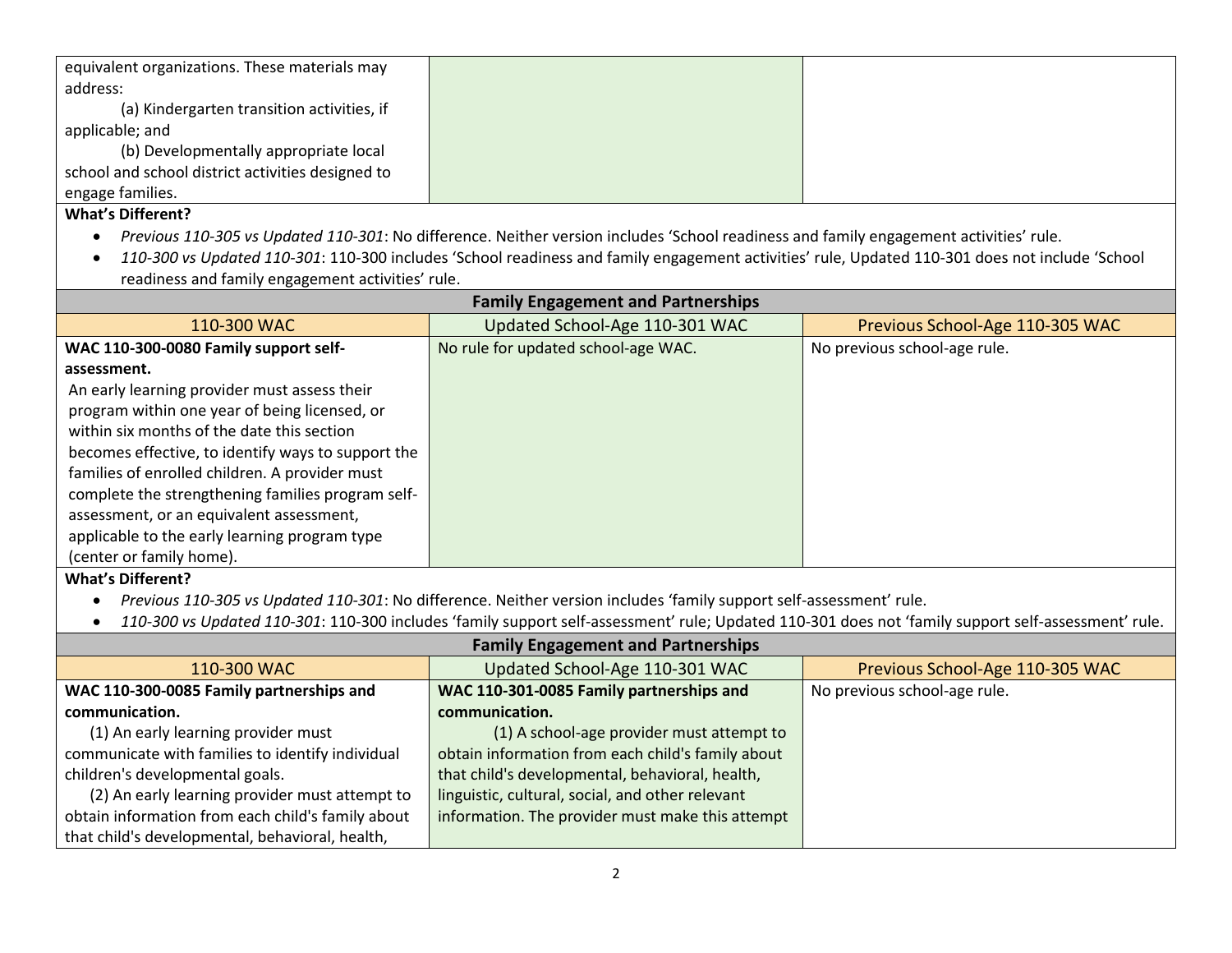linguistic, cultural, social, and other relevant information. The provider must make this attempt upon that child's enrollment and annually thereafter.

(3) An early learning provider must determine how the program can best accommodate each child's individual characteristics, strengths, and needs. The provider must utilize the information in subsection (2) of this section and seek input from family members and staff familiar with a child's behavior, developmental, and learning patterns.

(4) An early learning provider must:

(a) Attempt to discuss with parents or guardians information including, but not limited to:

(i) A child's strength in areas of development, health issues, special needs, and other concerns;

(ii) Family routines or events, approaches to parenting, family beliefs, culture, language, and child rearing practices;

(iii) Internal transitions within the early learning program and transitions to external services or programs, as necessary;

(iv) Collaboration between the provider and the parent or guardian in behavior management; and

(v) A child's progress, at least two times per year.

(b) Communicate the importance of regular attendance for the child;

(c) Give parents or guardians contact information for questions or concerns;

(d) Give families opportunities to share their language and culture in the early learning program;

(e) Arrange a confidential time and space for individual conversations regarding children, as needed;

upon that child's enrollment and annually thereafter.

(2) A school-age provider must determine how the program can best accommodate each child's individual characteristics, strengths, and needs. The provider must utilize the information in subsection (1) of this section and seek input from family members and staff familiar with a child's behavior, developmental, and learning patterns.

(3) A school-age provider must:

(a) Attempt to discuss with parents or guardians information including, but not limited to:

(i) A child's strength in areas of development, health issues, special needs, and other concerns.

(ii) Family routines or events, approaches to parenting, family beliefs, culture, language, and child rearing practices;

(iii) Internal transitions within the schoolage program and transitions to external services or programs, as necessary;

(iv) Collaboration between the provider and the parent or guardian in behavior management; and

(b) Give parents or guardians the schoolage program's contact information for questions or concerns;

(c) Give families opportunities to share their language and culture in the school-age program;

(d) Arrange a confidential time and space for individual conversations regarding children, as needed;

(e) Allow parents or guardians access to their child during normal hours of operation, except as excluded by a court order; and (f) Communicate verbally or in writing: